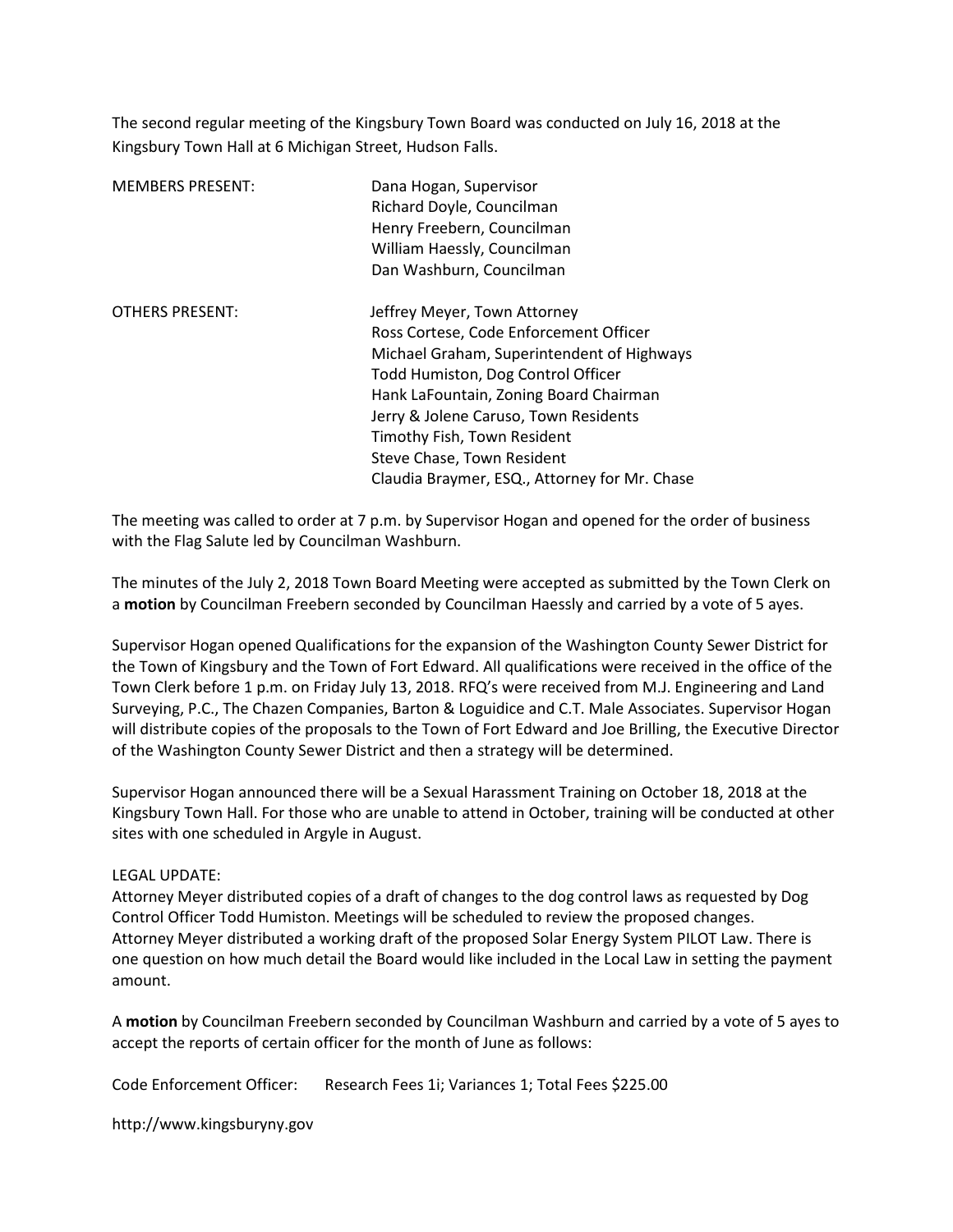Dog Control Officer: Complaints/Calls 61; Seizures 7: Unlicensed Dogs 16; Summons Issued 3; Mileage 506 with 75 charged to Fort Edward & 62 charged to Fort Ann Town Comptroller: Receipts \$87,792.46; Disbursements \$267,739.86

## TOWN CLERK REPORT:

The next Town Board meeting will be conducted on August 6, 2018.

FOIL request received from Positive Energy NY, LLC for documents pertaining to DEC violations for the former East Side facility located on Route 149.

Town Clerk is working on records retention and preparing for the 2018-19 Hudson Falls School District Tax Collection.

## DOG CONTROL OFFICER REPORT:

Todd Humiston will be on vacation from July 20th to July 29<sup>th</sup>.

Attorney Meyer distributed copies of proposed changes pertaining to current Dog Control Laws; Supervisor Hogan will contact Dog Control Officer Todd Humiston and Councilman Washburn to schedule a meeting to review the proposed changes when Humiston returns from vacation. Assemblywoman Woener's office reached out To Todd Humiston and will contact him in regard to the Dog Safety Program.

# HIGHWAY SUPERINTENDENT REPORT:

The paving is complete.

They are working on the sand pile which is approximately ¾'s complete.

The Highway Superintendent Conference went very well. Mike was on a panel called "Superintendents" consisting of 4 superintendents who discussed everyday issues.

Cornell Local Roads attended Safety Days in Washington County this year which was conducted by Phil Spizzo. The safety program used by Washington County will be featured in the fall newsletter of the Cornell Local Roads. Funding will be sought by other counties to implement the safety program. Mike would like to work on the property recently purchased for additional parking for the Kingsbury Town Court. Supervisor Hogan suggested the court apply for a grant from The Justice Court Assistance Program before Graham proceeds. Supervisor Hogan will speak to Judge Keenan about applying for a grant. The Highway Department can start clearing trees on the property.

Supervisor Hogan commented over the last few weeks he had received a number of compliments about the quality of the paving of Town roads.

## COUNCILMAN REPORT:

Councilman Doyle would like the moratorium prohibiting large scale solar energy generating facilities to expire. Councilman Doyle has one suggestion in regard to the proposed Local Law for Solar PILOT, which he will discuss later.

Supervisor Hogan asked Attorney Meyer if it was possible for the Town to require a performance bond be in place for clean-up of solar projects in the event the project defaults or does not work out. Attorney Meyer commented the Planning Board could do that as they had done with Cypress Creek or the Town could update the Local Law. Attorney Meyer stated our current Local Law does not specify financial surety. The Board agreed a performance bond would protect the Town. Attorney Meyer will prepare a draft to amend the Local Law of that chapter of the Zoning Law.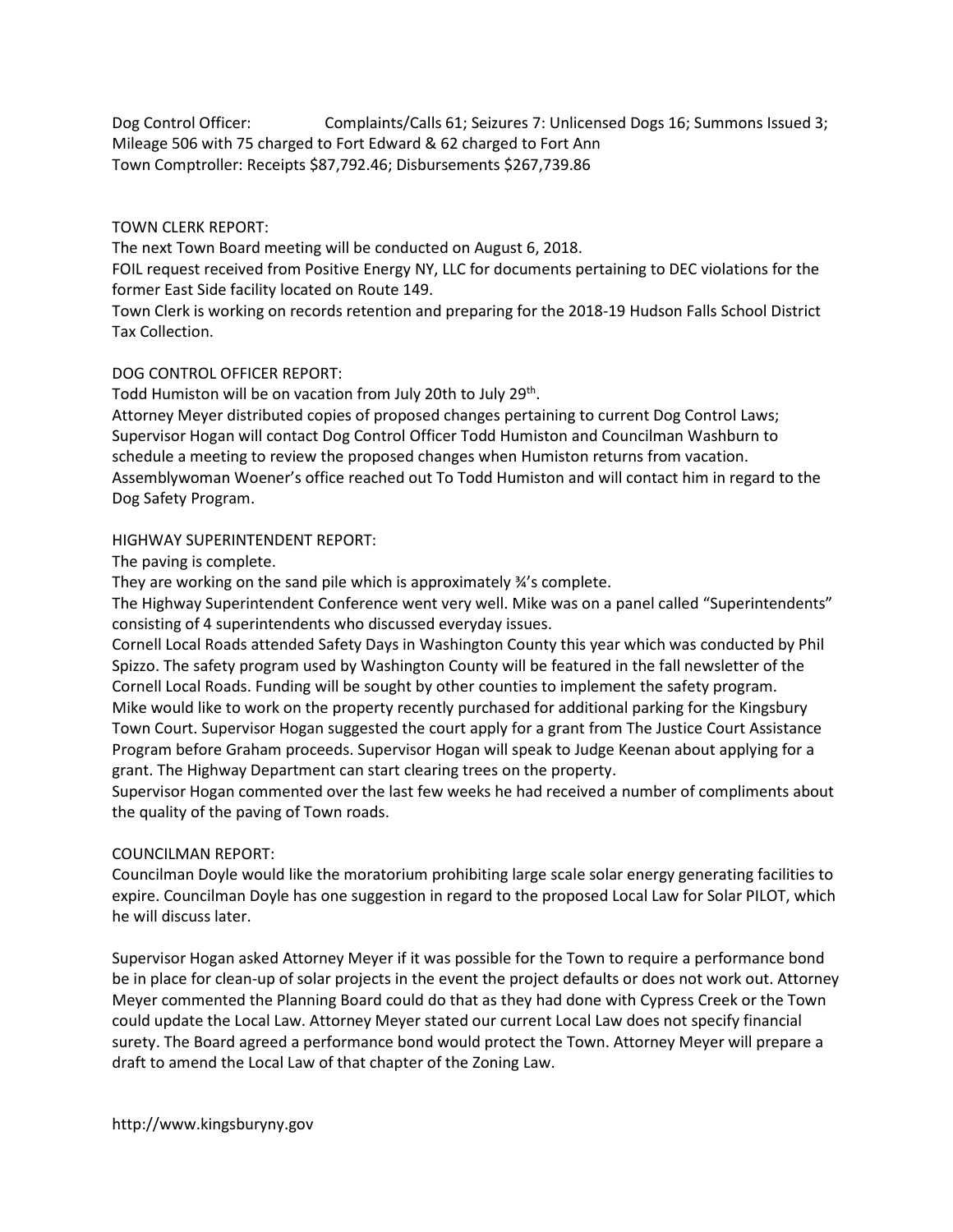### CODE ENFORCEMENT OFFICER.

Ross Cortese reported he has received many calls in regard to the moratorium prohibiting a large scale solar energy generating facility land use. With the expiration of the moratorium he can accept applications for solar farms.

### PUBLIC COMMENT:

Steve Chase and Claudia Braymer, ESQ, attorney for Steve Chase were present for the Board Meeting. At 7:25 Supervisor Hogan explained to Ms. Braymer that he was going to recuse himself. Attorney Braymer stated Mr. & Mrs. Chase were concerned with the development behind their house off from Vaughn Road on property owned by Ken Collette. The Chase's have attended town board meetings in the past. They attended this evening due to the most recent activities with the cutting of trees in the 50 foot buffer zone, previously 40 foot buffer zone, no cut zone. Attorney Braymer and Mr. Chase did have a meeting with Mr. Collette and his attorney in the beginning of May where there was a private agreement made between the parties. A fence was to be installed behind the Chase home as well as some of the other neighbors. They had no understanding that Mr. Collette was going to clear cut behind their property and they believe Mr. Collette will do further cutting of trees to install the fence. They are now concerned there is no screening between the activities that are happening at his property which involve the construction business, the outdoor storage and the construction of the storage units. Attorney Braymer believes the Town code indicates you can only have one use at a time. Attorney Meyer has explained Mr. Collette is not in violation. Attorney Meyer and Attorney Braymer tend to agree to disagree at this time on this issue. Attorney Braymer feels a restoration plan needs to be put in place to restore the property by installing a fence and planting trees directly behind the Chase home because all the trees are gone. Attorney Braymer is aware that Code Enforcement Officer Ross Cortese has sent a notice of violation and they are hopeful that the Town Board will support the Code Enforcement Officer in requiring a restoration plan.

Councilman Freebern asked Ross Cortese if the fence was going to be on Collette's side of the 50 foot buffer zone. Ross answered that is not where the plan is, Mr. Collette's plan was to put the fence inside the buffer area approximately 10 feet from the property line.

Councilman Washburn asked Attorney Braymer if she had any notes or minutes from the meeting with Mr. Collette and his attorney in May. Councilman Washburn stated the Board has no clue what was said or what was agreed upon, the Town Zoning Board put something into place, and your client and Mr. Collette and his attorney decided to have a meeting to agree with something that the Town did not agree to. Ms. Braymer stated she has the minutes but what we are asking to do is to enforce what the ZBA has already approved and that plan did not include that there would be cutting in the 50 feet buffer zone. Ms. Braymer stated there was no understanding at the meeting that Mr. Collette would be cutting trees in the buffer zone, but they actually did not talk about that to the nth degree. Ms. Braymer stated he may have had to cut a few trees to put in the fence. Councilman Washburn does not disagree with that, he is looking for a clear understanding of what was discussed at that meeting.

Councilman Haessly stated the building permit, the variance and the special use permit were issued by the Town to Mr. Colletteand any side agreements that your client and Mr. Collette have, have no bearing on what happens between the Town enforcing the conditions of the special use permit and if there is a violation that is between the Town and Mr. Collette. Mr. Cortese stated here was no mention of a fence in the original plan and Mr. Collette did not make a modification to the original plan. The Town has issued a violation notice to Mr. Collette for cutting trees in the buffer zone. A discussion followed.

Attorney Meyer suggested the Board conduct an executive session to discuss remedies for the situation.